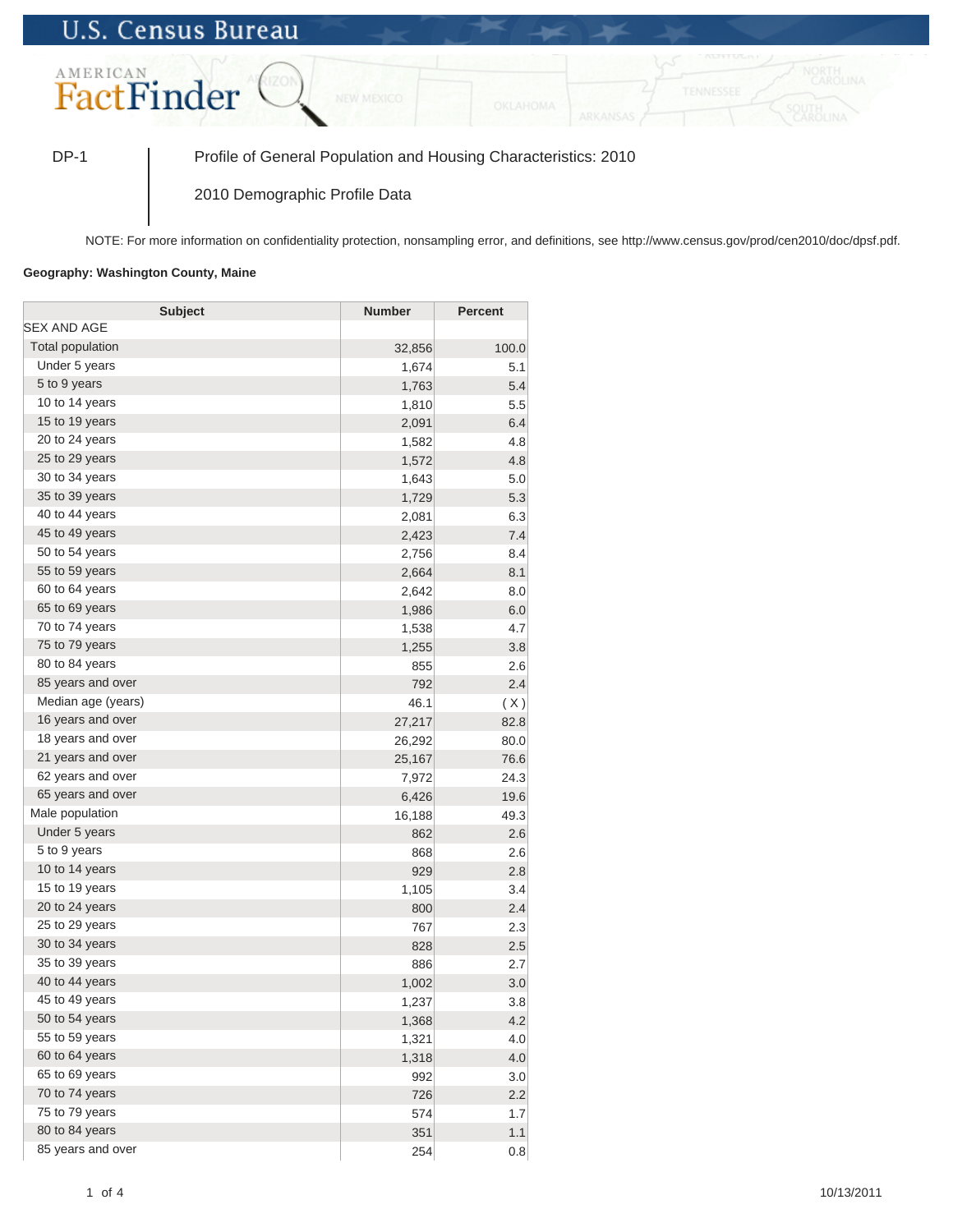| <b>Subject</b>                                                    | <b>Number</b> | <b>Percent</b> |
|-------------------------------------------------------------------|---------------|----------------|
| Median age (years)                                                | 45.2          | (X)            |
| 16 years and over                                                 | 13,345        | 40.6           |
| 18 years and over                                                 | 12,842        | 39.1           |
| 21 years and over                                                 | 12,256        | 37.3           |
| 62 years and over                                                 | 3,670         | 11.2           |
| 65 years and over                                                 | 2,897         | 8.8            |
| Female population                                                 | 16,668        | 50.7           |
| Under 5 years                                                     | 812           | 2.5            |
| 5 to 9 years                                                      | 895           | 2.7            |
| 10 to 14 years                                                    | 881           | 2.7            |
| 15 to 19 years                                                    | 986           | 3.0            |
| 20 to 24 years                                                    | 782           | 2.4            |
| 25 to 29 years                                                    | 805           | 2.5            |
| 30 to 34 years                                                    | 815           | 2.5            |
| 35 to 39 years                                                    | 843           | 2.6            |
| 40 to 44 years                                                    | 1,079         | 3.3            |
| 45 to 49 years                                                    | 1,186         | 3.6            |
| 50 to 54 years                                                    |               |                |
| 55 to 59 years                                                    | 1,388         | 4.2            |
|                                                                   | 1,343         | 4.1            |
| 60 to 64 years                                                    | 1,324         | 4.0            |
| 65 to 69 years                                                    | 994           | 3.0            |
| 70 to 74 years                                                    | 812           | 2.5            |
| 75 to 79 years                                                    | 681           | 2.1            |
| 80 to 84 years                                                    | 504           | 1.5            |
| 85 years and over                                                 | 538           | 1.6            |
| Median age (years)                                                | 47.0          | (X)            |
| 16 years and over                                                 | 13,872        | 42.2           |
| 18 years and over                                                 | 13,450        | 40.9           |
| 21 years and over                                                 | 12,911        | 39.3           |
| 62 years and over                                                 | 4,302         | 13.1           |
| 65 years and over                                                 | 3,529         | 10.7           |
| <b>RACE</b>                                                       |               |                |
| <b>Total population</b>                                           | 32,856        | 100.0          |
| One Race                                                          | 32,298        | 98.3           |
| White                                                             | 30,257        | 92.1           |
| <b>Black or African American</b>                                  | 140           | 0.4            |
| American Indian and Alaska Native                                 | 1,603         | 4.9            |
| Asian                                                             | 149           | 0.5            |
| Asian Indian                                                      | 10            | 0.0            |
| Chinese                                                           | 50            | 0.2            |
| Filipino                                                          | 36            | 0.1            |
| Japanese                                                          | 15            | 0.0            |
| Korean                                                            | 14            | 0.0            |
| Vietnamese                                                        |               |                |
| Other Asian [1]                                                   | 7             | 0.0            |
| Native Hawaiian and Other Pacific Islander                        | 17            | 0.1            |
| Native Hawaiian                                                   | 9             | 0.0            |
|                                                                   | 3             | 0.0            |
| Guamanian or Chamorro                                             | 5             | 0.0            |
| Samoan                                                            | 0             | 0.0            |
| Other Pacific Islander [2]                                        | 1             | 0.0            |
| Some Other Race                                                   | 140           | 0.4            |
| Two or More Races                                                 | 558           | 1.7            |
| White; American Indian and Alaska Native [3]                      | 364           | 1.1            |
| White; Asian [3]                                                  | 50            | 0.2            |
| White; Black or African American [3]                              | 53            | 0.2            |
| White; Some Other Race [3]                                        | 28            | 0.1            |
| Race alone or in combination with one or more other<br>races: [4] |               |                |
| White                                                             | 30,789        | 93.7           |
| <b>Black or African American</b>                                  | 212           | 0.6            |
| American Indian and Alaska Native                                 | 2,006         | 6.1            |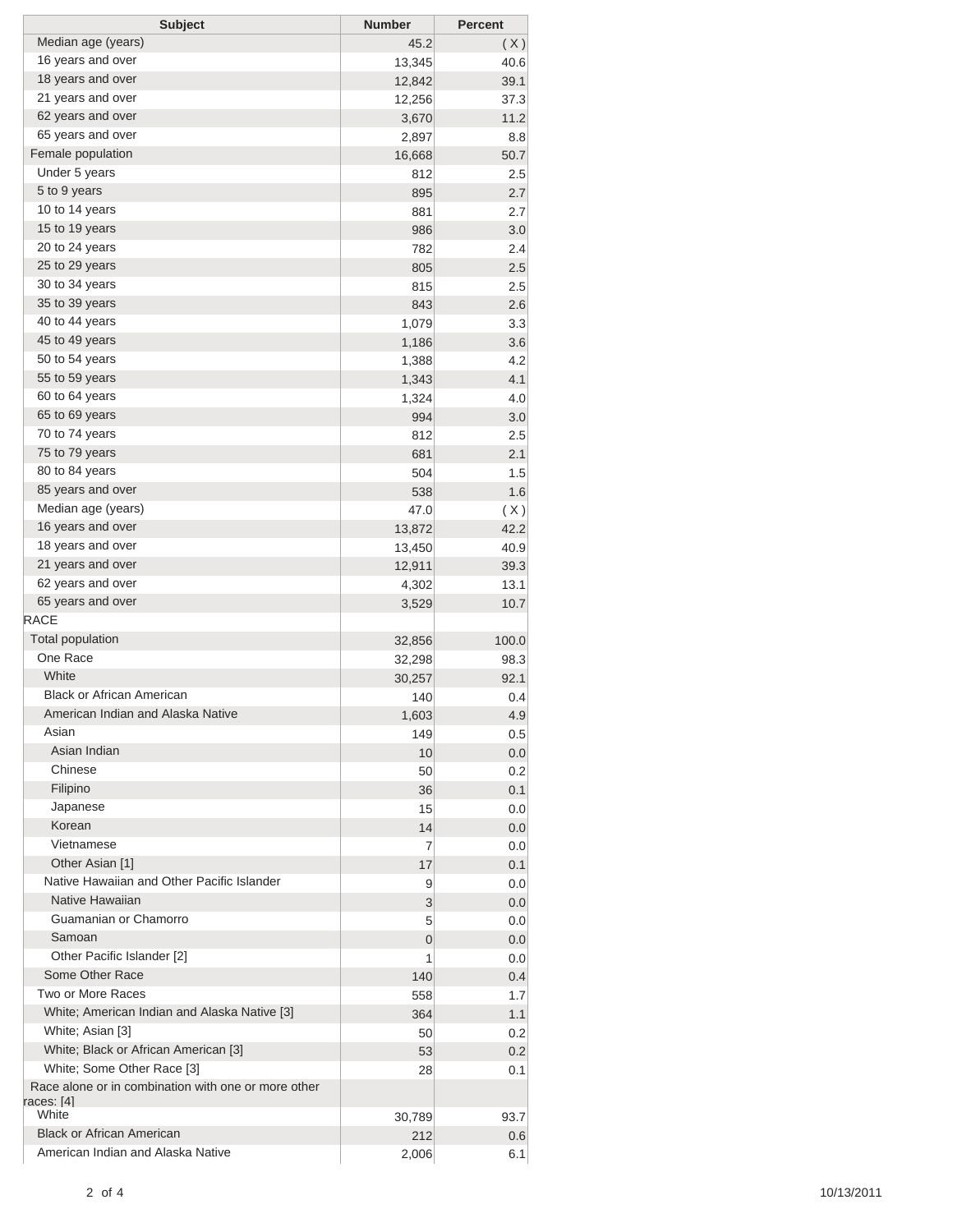| Asian<br>227<br>Native Hawaiian and Other Pacific Islander<br>30<br>Some Other Race<br>183<br><b>HISPANIC OR LATINO</b><br><b>Total population</b><br>32,856<br>Hispanic or Latino (of any race)<br>452<br>Mexican<br>215<br>Puerto Rican<br>77<br>Cuban<br>10<br>Other Hispanic or Latino [5]<br>150<br>Not Hispanic or Latino<br>32,404 | 0.7<br>0.1<br>0.6<br>100.0<br>1.4<br>0.7<br>0.2<br>0.0<br>0.5 |
|-------------------------------------------------------------------------------------------------------------------------------------------------------------------------------------------------------------------------------------------------------------------------------------------------------------------------------------------|---------------------------------------------------------------|
|                                                                                                                                                                                                                                                                                                                                           |                                                               |
|                                                                                                                                                                                                                                                                                                                                           |                                                               |
|                                                                                                                                                                                                                                                                                                                                           |                                                               |
|                                                                                                                                                                                                                                                                                                                                           |                                                               |
|                                                                                                                                                                                                                                                                                                                                           |                                                               |
|                                                                                                                                                                                                                                                                                                                                           |                                                               |
|                                                                                                                                                                                                                                                                                                                                           |                                                               |
|                                                                                                                                                                                                                                                                                                                                           |                                                               |
|                                                                                                                                                                                                                                                                                                                                           |                                                               |
|                                                                                                                                                                                                                                                                                                                                           |                                                               |
|                                                                                                                                                                                                                                                                                                                                           | 98.6                                                          |
| HISPANIC OR LATINO AND RACE                                                                                                                                                                                                                                                                                                               |                                                               |
| <b>Total population</b><br>32,856                                                                                                                                                                                                                                                                                                         | 100.0                                                         |
| Hispanic or Latino<br>452                                                                                                                                                                                                                                                                                                                 | 1.4                                                           |
| White alone<br>259                                                                                                                                                                                                                                                                                                                        | 0.8                                                           |
| Black or African American alone<br>8                                                                                                                                                                                                                                                                                                      | 0.0                                                           |
| American Indian and Alaska Native alone<br>17                                                                                                                                                                                                                                                                                             | 0.1                                                           |
| Asian alone<br>1                                                                                                                                                                                                                                                                                                                          | 0.0                                                           |
| Native Hawaiian and Other Pacific Islander alone<br>4                                                                                                                                                                                                                                                                                     | 0.0                                                           |
| Some Other Race alone<br>118                                                                                                                                                                                                                                                                                                              | 0.4                                                           |
| Two or More Races<br>45                                                                                                                                                                                                                                                                                                                   | 0.1                                                           |
| Not Hispanic or Latino<br>32,404                                                                                                                                                                                                                                                                                                          | 98.6                                                          |
| White alone<br>29,998                                                                                                                                                                                                                                                                                                                     | 91.3                                                          |
| <b>Black or African American alone</b><br>132                                                                                                                                                                                                                                                                                             | 0.4                                                           |
| American Indian and Alaska Native alone<br>1,586                                                                                                                                                                                                                                                                                          | 4.8                                                           |
| Asian alone<br>148                                                                                                                                                                                                                                                                                                                        | 0.5                                                           |
| Native Hawaiian and Other Pacific Islander alone<br>5                                                                                                                                                                                                                                                                                     | 0.0                                                           |
| Some Other Race alone<br>22<br>Two or More Races                                                                                                                                                                                                                                                                                          | 0.1                                                           |
| 513<br><b>RELATIONSHIP</b>                                                                                                                                                                                                                                                                                                                | 1.6                                                           |
|                                                                                                                                                                                                                                                                                                                                           |                                                               |
| Total population<br>32,856<br>In households                                                                                                                                                                                                                                                                                               | 100.0                                                         |
| 32,020<br>Householder                                                                                                                                                                                                                                                                                                                     | 97.5                                                          |
| 14,302<br>Spouse [6]                                                                                                                                                                                                                                                                                                                      | 43.5                                                          |
| 6,742<br>Child                                                                                                                                                                                                                                                                                                                            | 20.5                                                          |
| 7,656<br>Own child under 18 years                                                                                                                                                                                                                                                                                                         | 23.3<br>17.6                                                  |
| 5,792<br>Other relatives<br>1,203                                                                                                                                                                                                                                                                                                         | 3.7                                                           |
| Under 18 years<br>543                                                                                                                                                                                                                                                                                                                     | 1.7                                                           |
| 65 years and over<br>200                                                                                                                                                                                                                                                                                                                  | 0.6                                                           |
| <b>Nonrelatives</b><br>2,117                                                                                                                                                                                                                                                                                                              | 6.4                                                           |
| Under 18 years<br>214                                                                                                                                                                                                                                                                                                                     | 0.7                                                           |
| 65 years and over<br>167                                                                                                                                                                                                                                                                                                                  | 0.5                                                           |
| Unmarried partner<br>1,364                                                                                                                                                                                                                                                                                                                | 4.2                                                           |
| In group quarters<br>836                                                                                                                                                                                                                                                                                                                  | 2.5                                                           |
| Institutionalized population<br>405                                                                                                                                                                                                                                                                                                       | 1.2                                                           |
| Male<br>235                                                                                                                                                                                                                                                                                                                               | 0.7                                                           |
| Female<br>170                                                                                                                                                                                                                                                                                                                             | 0.5                                                           |
| Noninstitutionalized population<br>431                                                                                                                                                                                                                                                                                                    | 1.3                                                           |
| Male<br>226                                                                                                                                                                                                                                                                                                                               | 0.7                                                           |
| Female<br>205                                                                                                                                                                                                                                                                                                                             | 0.6                                                           |
| <b>HOUSEHOLDS BY TYPE</b>                                                                                                                                                                                                                                                                                                                 |                                                               |
| Total households<br>14,302                                                                                                                                                                                                                                                                                                                | 100.0                                                         |
| Family households (families) [7]<br>8,847                                                                                                                                                                                                                                                                                                 | 61.9                                                          |
| With own children under 18 years<br>3,290                                                                                                                                                                                                                                                                                                 | 23.0                                                          |
| Husband-wife family<br>6,742                                                                                                                                                                                                                                                                                                              | 47.1                                                          |
| With own children under 18 years<br>2,015                                                                                                                                                                                                                                                                                                 | 14.1                                                          |
| Male householder, no wife present<br>736                                                                                                                                                                                                                                                                                                  | 5.1                                                           |
| With own children under 18 years<br>446                                                                                                                                                                                                                                                                                                   | 3.1                                                           |
| Female householder, no husband present<br>1,369                                                                                                                                                                                                                                                                                           | 9.6                                                           |
| With own children under 18 years<br>829                                                                                                                                                                                                                                                                                                   | 5.8                                                           |